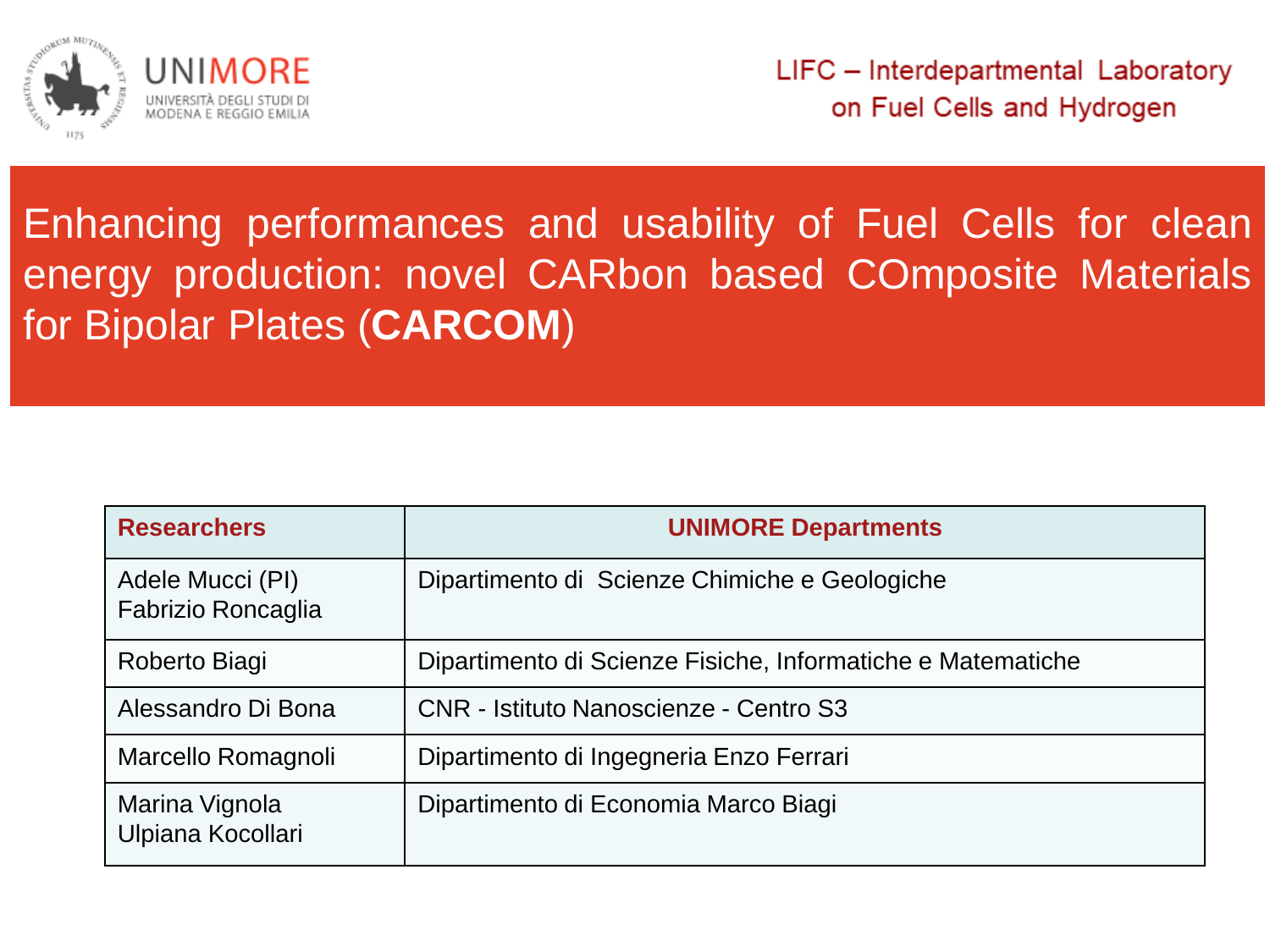

## **CARCOM** is a two year project, funded by **Fondazione Cassa di Risparmio di Modena (FCRMO)** in 2019, with the aims of improving the performances and lowering the cost of **bipolar plates (or flow field plates)**, that are among the main components of **Fuel Cells (FC)**.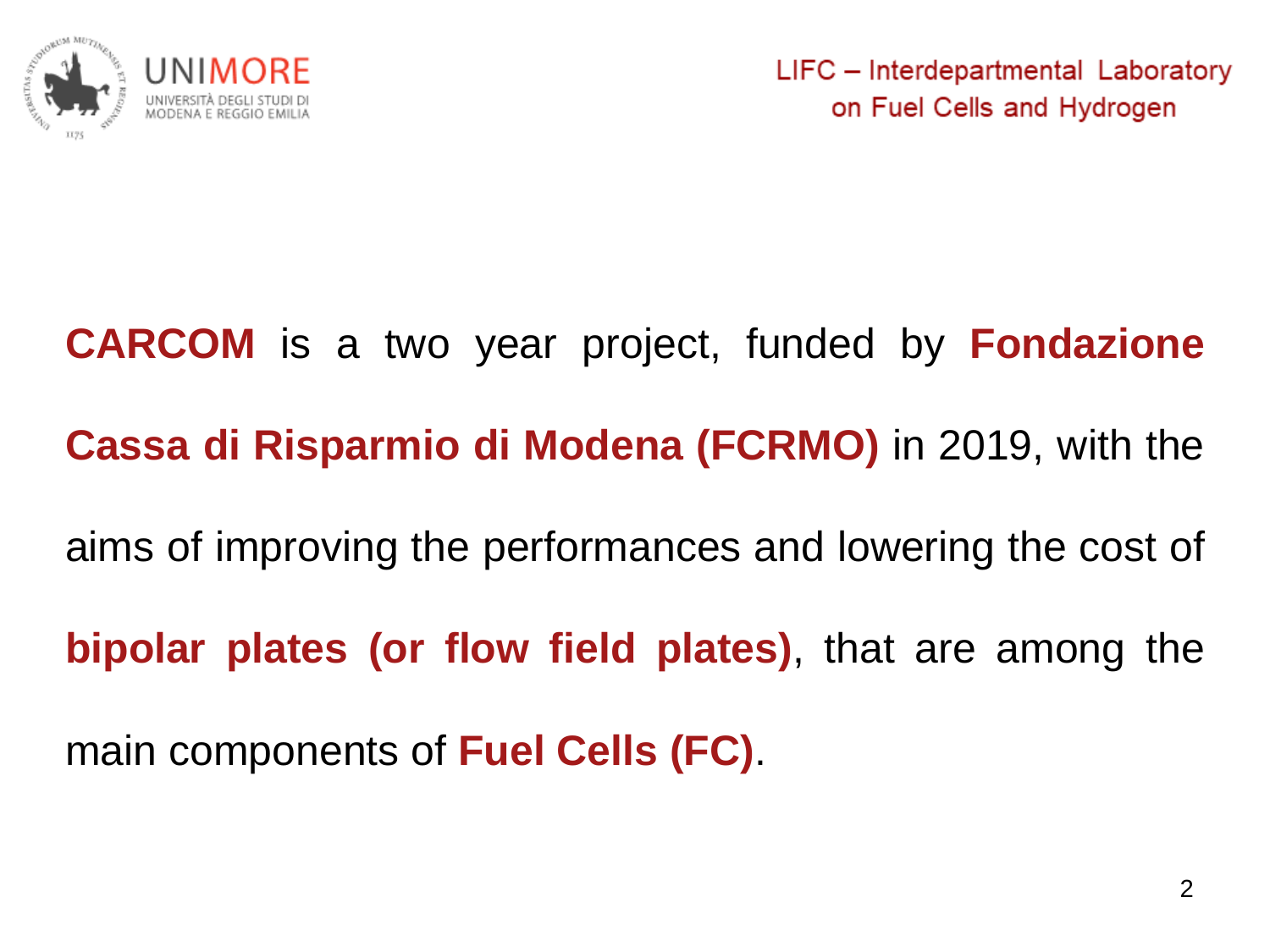

**Fuel cells (FCs)** are devices capable of **producing electricity directly** from a reaction between a fuel (as hydrogen) and a comburent (as oxygen in the air) and only water as a "waste". **FCs** can be used to power any electrical load, in particular electric motors (cars, forklifts, trains, etc.), but also in buildings: hydrogen (by electrolysis of water) can be produced from photovoltaics in surplus during the day, to obtain electricity from the stored hydrogen at any time.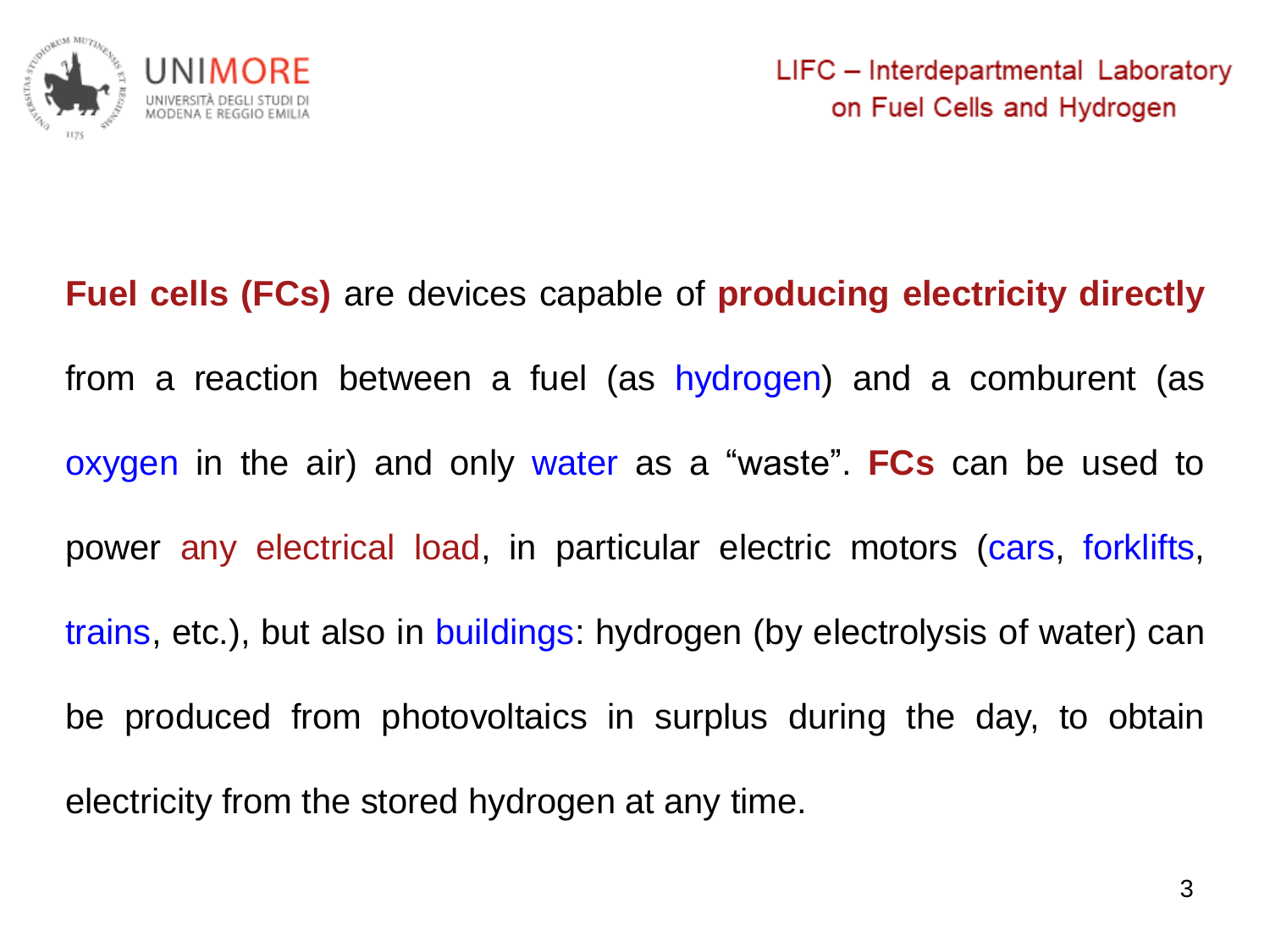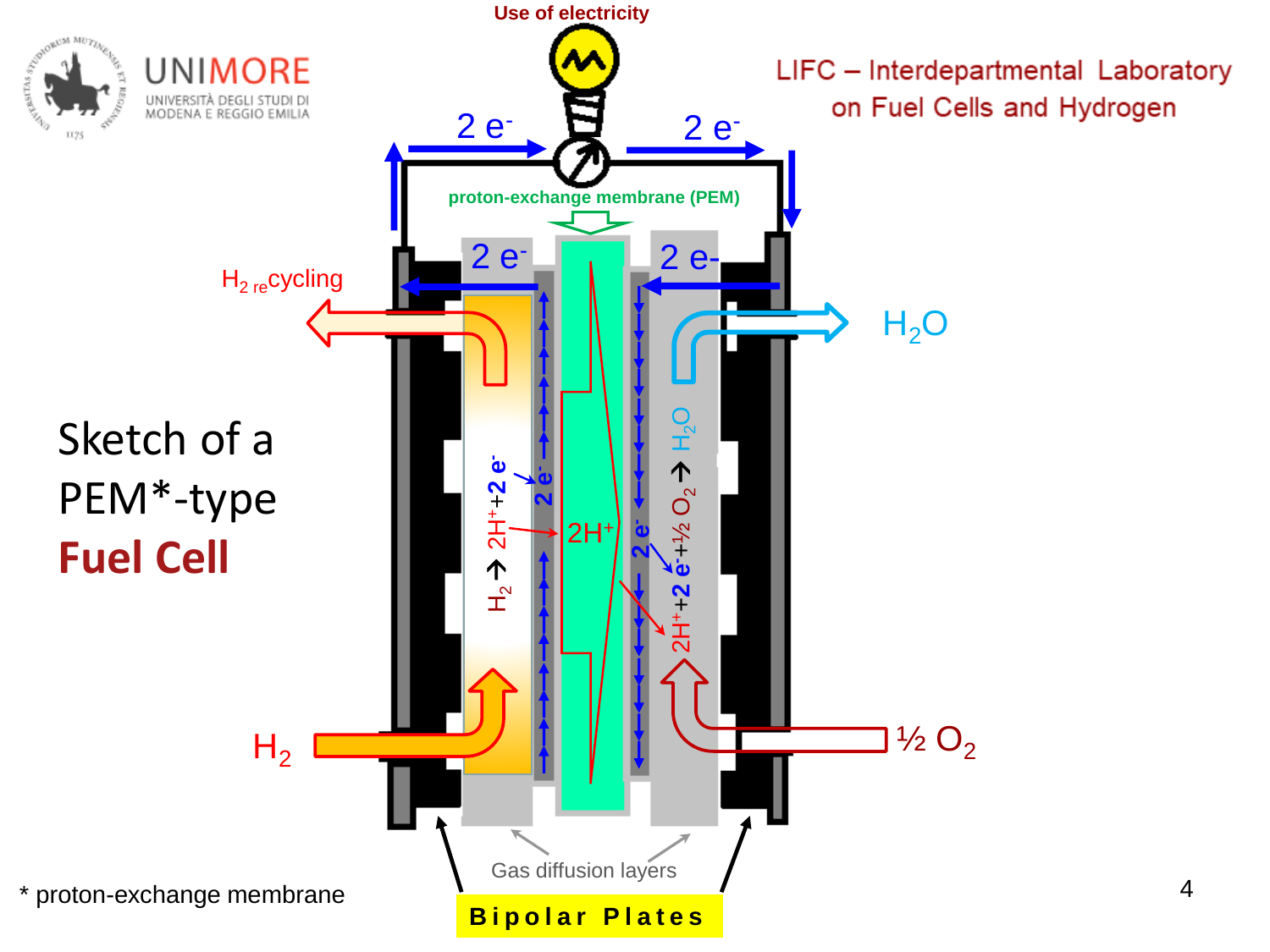

LIFC - Interdepartmental Laboratory on Fuel Cells and Hydrogen



**Bipolar Plates** constitute an essential part of the **FC** and account for about the 35% of the overall cost and the 80% of the weight. Among their functions are: conducting electricity, transporting the gases that must react (hydrogen and oxygen) and eliminating the water produced. It should be noted that the various functional components of the cell, and the **Bipolar Plates** in particular, are not independent parts, but must be perfectly integrated and adapted to each other.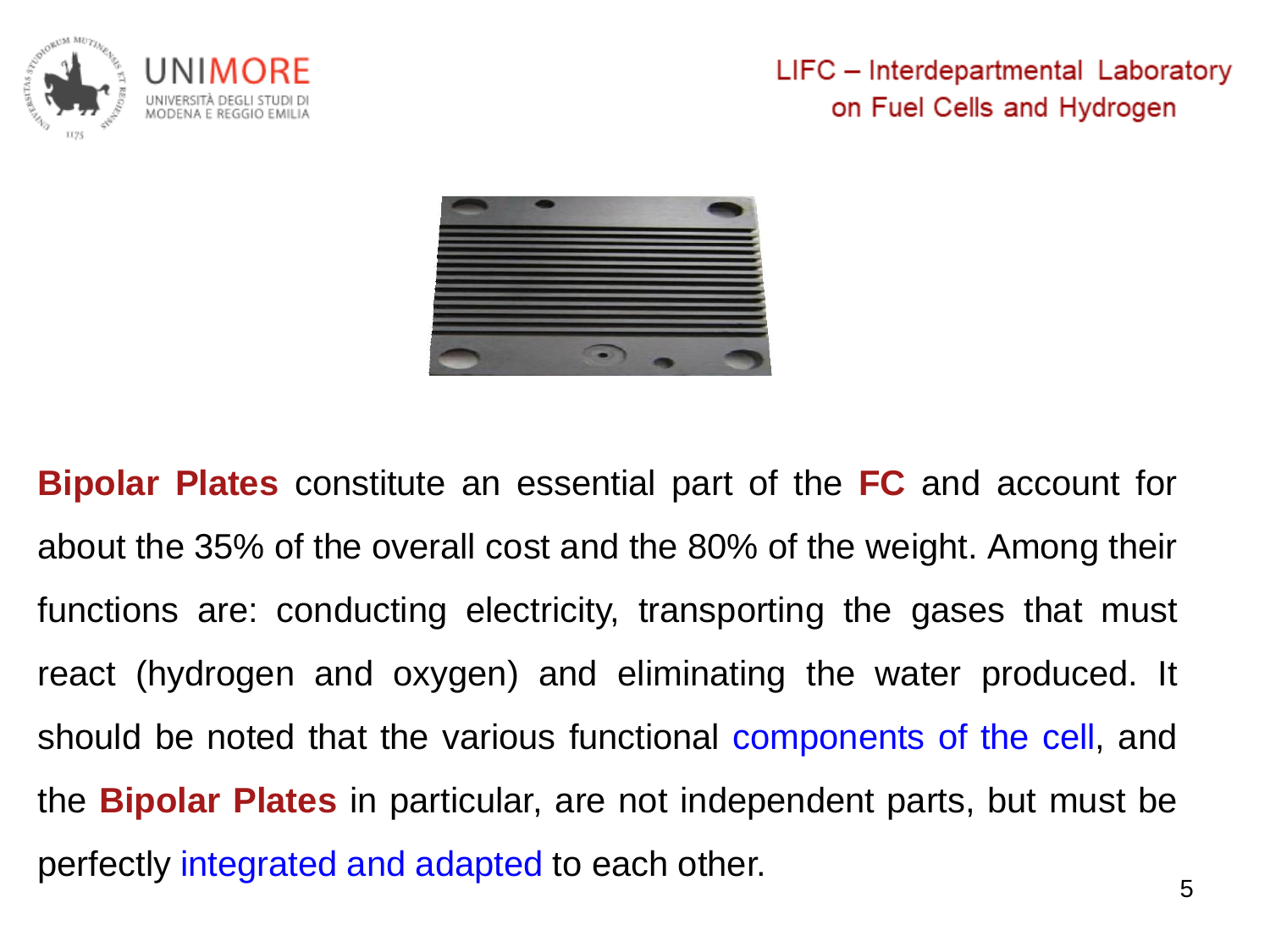

**CARCOM** aims at the improvement of the performances of **Bipolar Plates** based on composites formed by carbon derivatives, graphite and other allotropes, and epoxy resins, to be used in proton-exchange membrane **FC** (**PEM-FC**). Another goal of this project is to evaluate the conditions favoring the entry in the market of the new **CARCOM** solution as a component of **PEM-FC**.